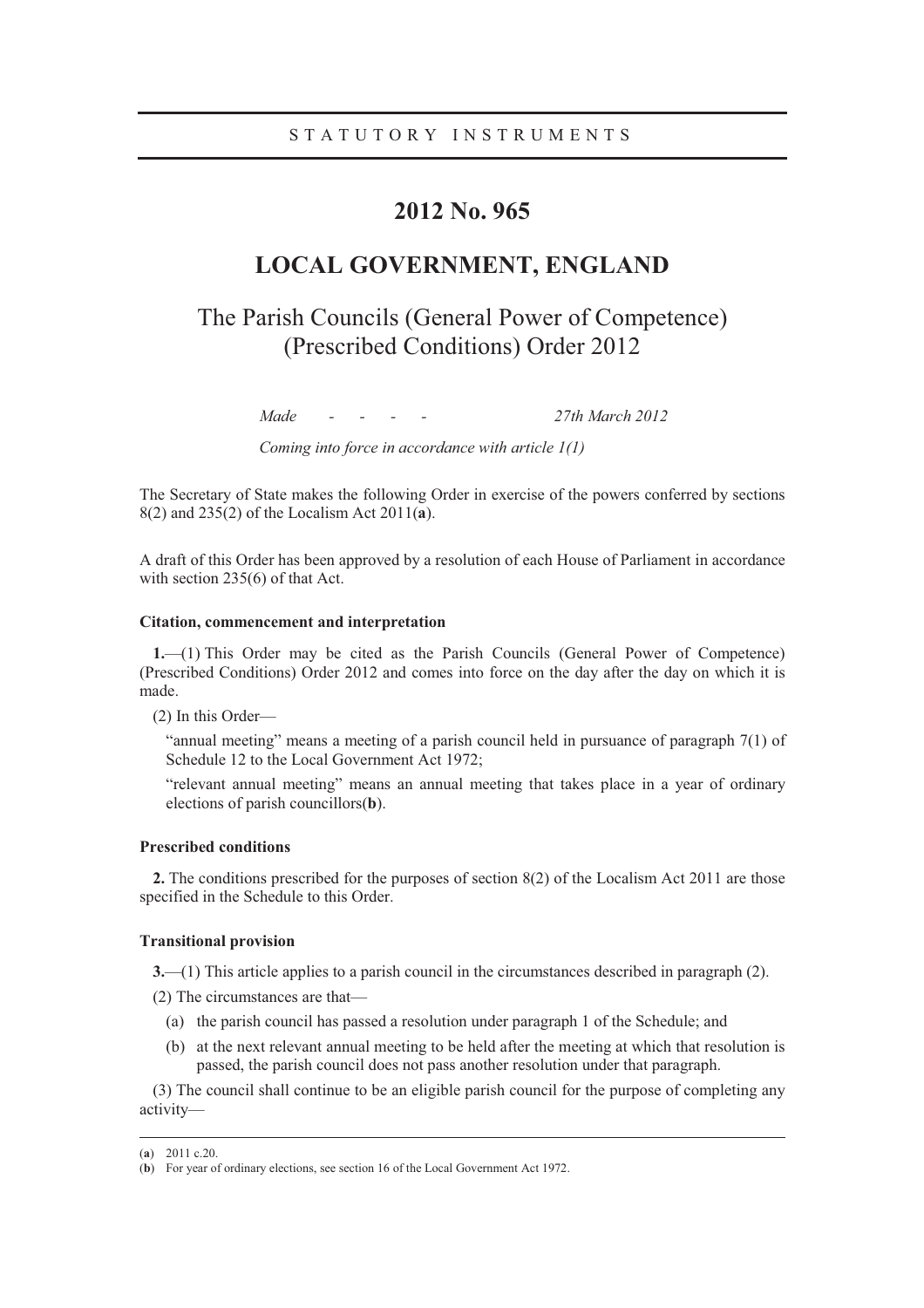- (a) undertaken in the exercise of the general power, but
- (b) not completed before the day of the meeting referred to in paragraph (2)(b).

*Eric Pickles* Secretary of State for Communities and Local Government

27th March 2012

### SCHEDULE Article 2

### Conditions of eligibility

**1.** The council has resolved at a meeting of the council and each subsequent relevant annual meeting that it meets the conditions in paragraph 2 below.

**2.**—(1) At the time a resolution under paragraph 1 is passed —

- (a) the number of members of the council that have been declared to be elected(**a**), whether at ordinary elections or at a by-election, is equal to or greater than two-thirds of the total number of members of the council;
- (b) the clerk to the parish council holds—
	- (i) the Certificate in Local Council Administration;
	- (ii) the Certificate of Higher Education in Local Policy;
	- (iii) the Certificate of Higher Education in Local Council Administration; or
	- (iv) the first level of the foundation degree in Community Engagement and Governance awarded by the University of Gloucestershire or its successor qualifications; and
- (c) the clerk to the parish council has completed the relevant training, unless such training was required for the purpose of obtaining a qualification of a description mentioned in paragraph (b).

(2) For the purposes of this paragraph "relevant training" means training—

- (a) in the exercise of the general power;
- (b) provided in accordance with the national training strategy for parish councils adopted by the National Association of Local Councils, as revised from time to time.

 <sup>(</sup>**<sup>a</sup>**) In relation to declaring a person to be elected, see the Local Elections (Parishes and Communities) (England and Wales) Rules 2006 (S.I. 2006/3305), in particular, rules 14 and 50 of the Rules for Conduct of an Election of a Parish or community where the Poll is not taken together with Poll at another Election, and rules 14 and 50 of the Rules for Conduct of and Election of Councillors for a Parish or Community where the Poll is taken together with Poll at a relevant Election or Referendum.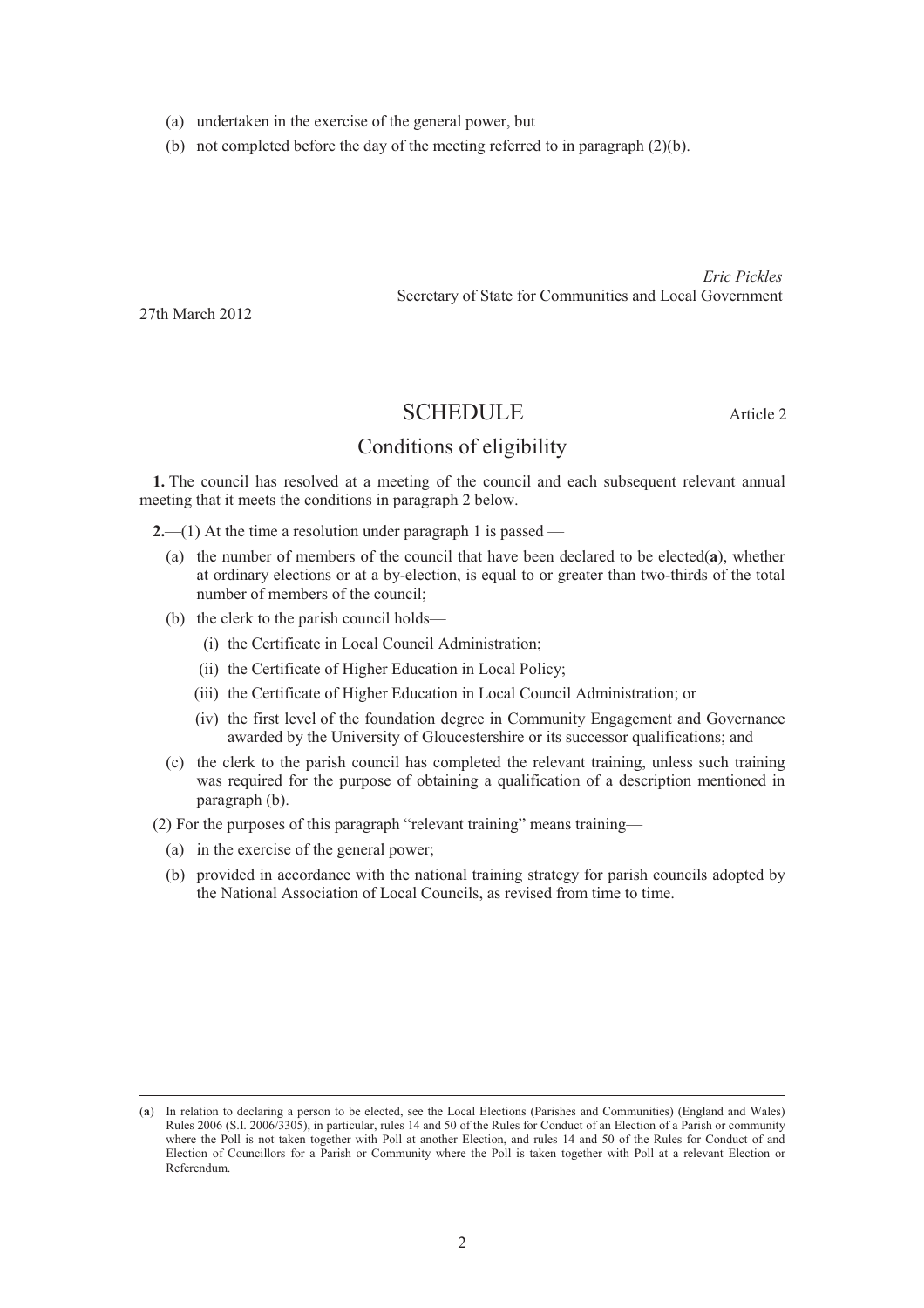#### **EXPLANATORY NOTE**

#### *(This note is not part of the Order)*

This Order prescribes the conditions to be met by a parish council in order for it to be an eligible parish council for the purposes of section 8(2) of the Localism Act 2011 ("2011 Act"). An eligible parish council is a local authority for the purposes of Chapter 1 of Part 1 of the 2011 Act and so has a general power of competence in accordance with section 1 of that Act.

The conditions are prescribed in the Schedule to the Order and relate to—

– the council resolving that it meets the other conditions of eligibility;

– the proportion of councillors that are members of the council as a result of having been declared elected following an election, as opposed to being co-opted or appointed;

– the qualifications of the clerk to the parish council.

The conditions in paragraph 2 of the Schedule must be met at the time the resolution in paragraph 1 of the Schedule is passed. If the conditions cease to be met after this time, the council will continue to be eligible until the next relevant annual meeting.

The national training strategy is published by NTS, a partnership of stakeholders led by the National Association of Parish Councils, and may be obtained from the association website at www.nalc.gov.uk.

Article 3 sets out the transitional arrangements which apply where a council ceases to be an eligible parish council (that is, where it does not pass a resolution at the next relevant annual meeting).

A full impact assessment has not been produced for these Regulations as no impact on the private or voluntary sectors is foreseen.

 $©$  Crown copyright 2012

Printed and published in the UK by The Stationery Office Limited under the authority and superintendence of Carol Tullo, Controller of Her Majesty's Stationery Office and Queen's Printer of Acts of Parliament.